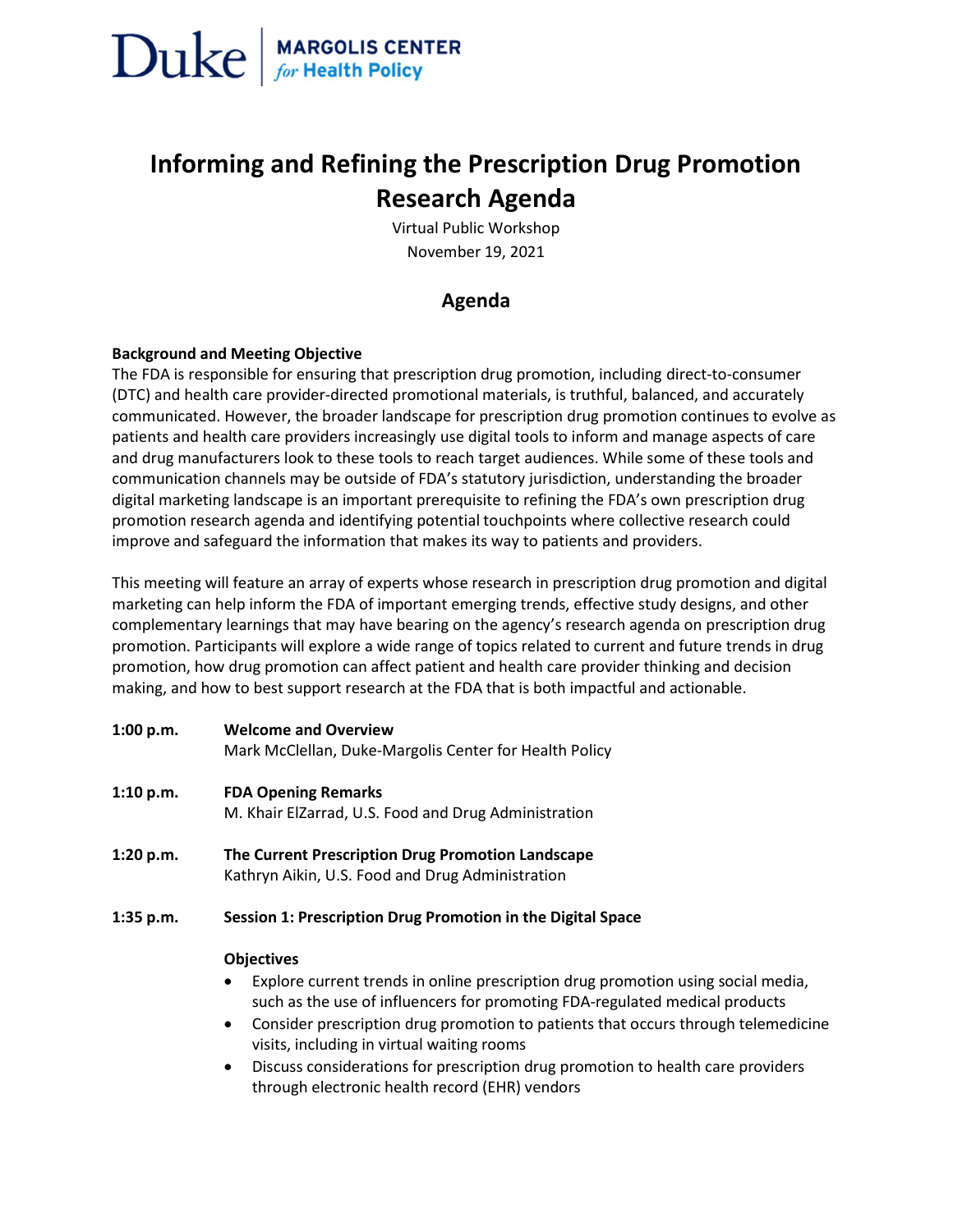# $\sum$ uke  $\int_{\text{for Health Policy}}^{\text{MARGOLIS CENTER}}$

 Explore other avenues through which prescription drug companies engage with patients and health care providers digitally, including patient engagement portals and social media groups

#### Questions to Address

- What current trends in online prescription drug promotion are you paying attention to and why?
- How are prescription drug manufacturers using social media and other digital tools to connect with patients? What are the research implications of prescription drug promotion that occurs in digital spaces such as through social media groups for patients with specific health conditions?
- What are the implications of prescription drug manufacturers engaging with patients in virtual health care settings, such as virtual patient waiting rooms in online telemedicine clinics? What obstacles for research does this cause, and how might those obstacles be overcome? Similarly, what opportunities for research are present in these new frontiers?
- What are the implications of prescription drug manufacturers using digital tools such as EHRs to reach health care providers? What are the implications of promotion to health care providers utilizing digital tools? What obstacles for research does this cause, and how might those obstacles be overcome?
- What methodological gaps exist in this research space? What do you wish you could measure but can't due to methodological limitations?

#### Panel Remarks

- Mariea Hoy, University of Tennessee, Knoxville
- Hyosun Kim, Indiana State University
- Tim Mackey, University of California, San Diego

#### Additional Discussants

- Jennifer Ball, Temple University
- Brent Rollins, Philadelphia College of Osteopathic Medicine

#### Open Discussion

2:45 p.m. Break

#### 3:00 p.m. Session 2: Future Directions and Considerations for the Prescription Drug Promotion Research Agenda

#### **Objectives**

- Explore a wide range of topics related to prescription drug promotion such as online DTC telemedicine clinics, law firm ads for drug harms, adaptive marketing, use of AI, promotion in a post-COVID-19 world, and other potential areas that would benefit from additional research
- Discuss future trends in prescription drug promotion to patients and health care providers, including promotion that occurs in the digital space.